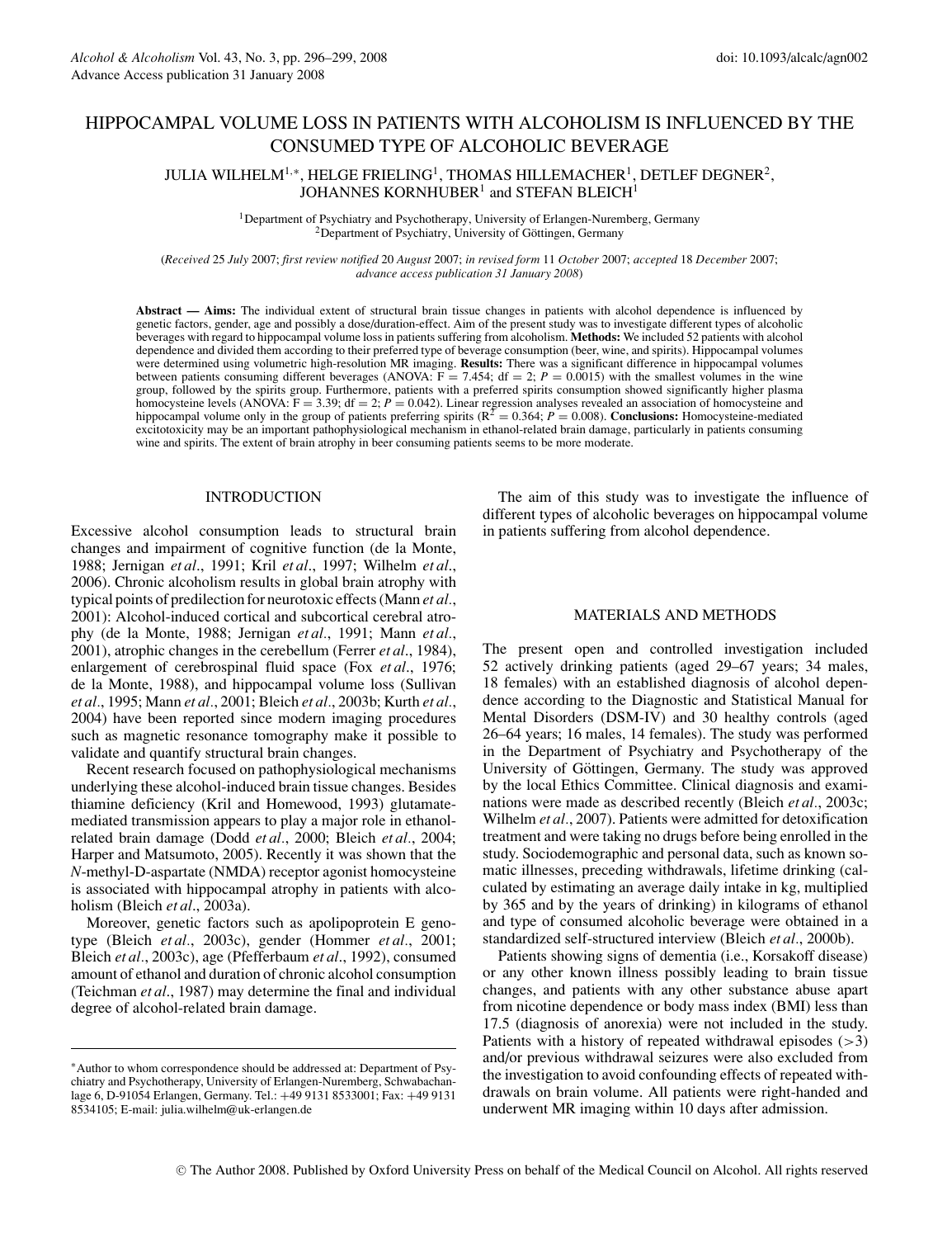| Table 1. Demographic characteristics of the study population |  |
|--------------------------------------------------------------|--|
|                                                              |  |

|                                      | Beer   |           | Wine  |           | <b>Spirits</b> |           | Controls |           |
|--------------------------------------|--------|-----------|-------|-----------|----------------|-----------|----------|-----------|
|                                      | Mean   | <b>SD</b> | Mean  | <b>SD</b> | Mean           | <b>SD</b> | Mean     | <b>SD</b> |
| N                                    | 19     |           | 15    |           | 18             |           | 30       |           |
| $%$ Women <sup>a</sup>               | 21     |           | 67    |           | 22             |           | 47       |           |
| Age (years)                          | 47.1   | 8.5       | 46.8  | 7.7       | 45.8           | 10.8      | 48.0     | 9.6       |
| Right hippocampal volume (ml)        | 3.428  | 0.406     | 2.9   | 0.49      | >2.987         | 0.471     | 3.936    | 0.408     |
| Left hippocampal volume (ml)         | 3.309  | 0.416     | 2.795 | 0.444     | 2.858          | 0.454     | 3.776    | 0.397     |
| Average hippocampal volume (ml)      | 3.368  | 0.393     | 2.848 | 0.462     | 2.922          | 0.455     | 3.856    | 0.358     |
| Homocysteine $(\mu$ mol)             | 19.1   | 6.4       | 24.5  | 14.4      | 31.1           | 18.9      | 11.6     | 2.6       |
| Body mass index $(kg/m2)$            | 24.3   | 3.2       | 24.4  | 2.6       | 25.1           | 4.4       | 23.8     | 2.5       |
| Lifetime consumption of ethanol (kg) | 1774.8 | 1894.0    | 800.8 | 530.0     | 1266.2         | 1025.4    |          |           |
| Years of drinking                    | 13.3   | 5.1       | 12.6  | 2.9       | 13.3           | 6.5       |          |           |

Demographic characteristics of the study sample; <sup>a</sup>percentage of female patients in the referring group of beer, wine or spirits consumers and the control group.

# *MR imaging volumetry*

Cranial MR imagings were performed using a superconducting magnet at field strength of 1.5 T (1.5 Tesla Gyroscan ACS NT, Philips, Germany). The T1-weighted coronal images (FFEsequence) were acquired by means of a  $256 \times 256$  matrix with a repetition time of 24 ms and an echo time of 6 ms. Data was visualized using "Volume-Presentation-Software" on the Easy Vision Work Station.

The semiquantitative measurement of the hippocampal volumes has been described previously (Bleich *et al.*, 2003c; Wilhelm *et al.*, 2007). All measurements were performed by two operators independently (JW, SB) to allow for the determination of intraclass correlation (hippocampal volume: right:  $r = 0.79$ ; left:  $r = 0.86$ ) and interrater intraclass correlation coefficients (operator 1/operator 2; right:  $r = 0.92/r = 0.90$ ; left  $r = 0.89/r = 0.94$ .

#### *Statistical analysis*

Variables did not deviate from normal distribution according to the Kolmorogov–Smirnov test. Categorical data were analyzed using  $\chi^2$  statistics. Group comparisons were performed using either *t*-tests or one-way analysis of variance (ANOVA) followed by Bonferroni's *post hoc* test. To compare the impact of different covariates and factors on hippocampal volume, we used a general linear model or multiple linear regression analyses after stratification for different factors. In these cases,  $R<sup>2</sup>$ -values were corrected for the number of comparisons made. For all statistical tests we applied a significance level of  $\alpha =$ 0.05 (two-sided). All statistical analyses were done using the statistical software packages Statistical Package for the Social Sciences (SPSS) 14.0 for Windows (SPSS Inc., Chicago, IL) and GraphPad Prism 4.03 (GraphPad Software Inc., San Diego, CA).

## RESULTS

The demographic characteristics of the study population are presented in Table 1.

The kind of preferred beverage had a significant impact on the plasma homocysteine levels (ANOVA:  $F = 3.39$ ; df = 2;  $P =$ 0.042), with the highest homocysteine levels found in the group of patients consuming spirits compared to the beer-consuming group (Bonferroni's *post hoc* test:  $P = 0.037$ ; Figure 1).



Fig. 1. Association between homocysteine and alcoholic beverages. Differences between groups tested with Bonferroni's *post hoc* test; significant difference regarding homocysteine serum levels between patients consuming beer or spirits  $(P = 0.037)$ . Statistical details are summarized in the Results section.



Fig. 2. Association between hippocampal volume and type of alcoholic beverage. Differences between groups tested with Bonferroni's *post hoc* test, significant difference regarding hippocampal volume between patients consuming beer or wine ( $P = 0.003$ ) and between patients consuming beer or spirits ( $P =$ 0.009); no differences between wine and spirits drinkers. Statistical details are summarized in the Results section.

There was a significant difference in hippocampal volumes between patients preferring different types of beverages (ANOVA:  $F = 7.454$ ; df = 2;  $P = 0.0015$ ; *P*-values of the *post hoc* tests are provided in Figure 2) with the largest volumes in the beer group. To confirm these findings we repeated the analysis after correcting the hippocampal volume for the BMI (by division). Similar to the uncorrected data, we found a significant difference between patients preferring different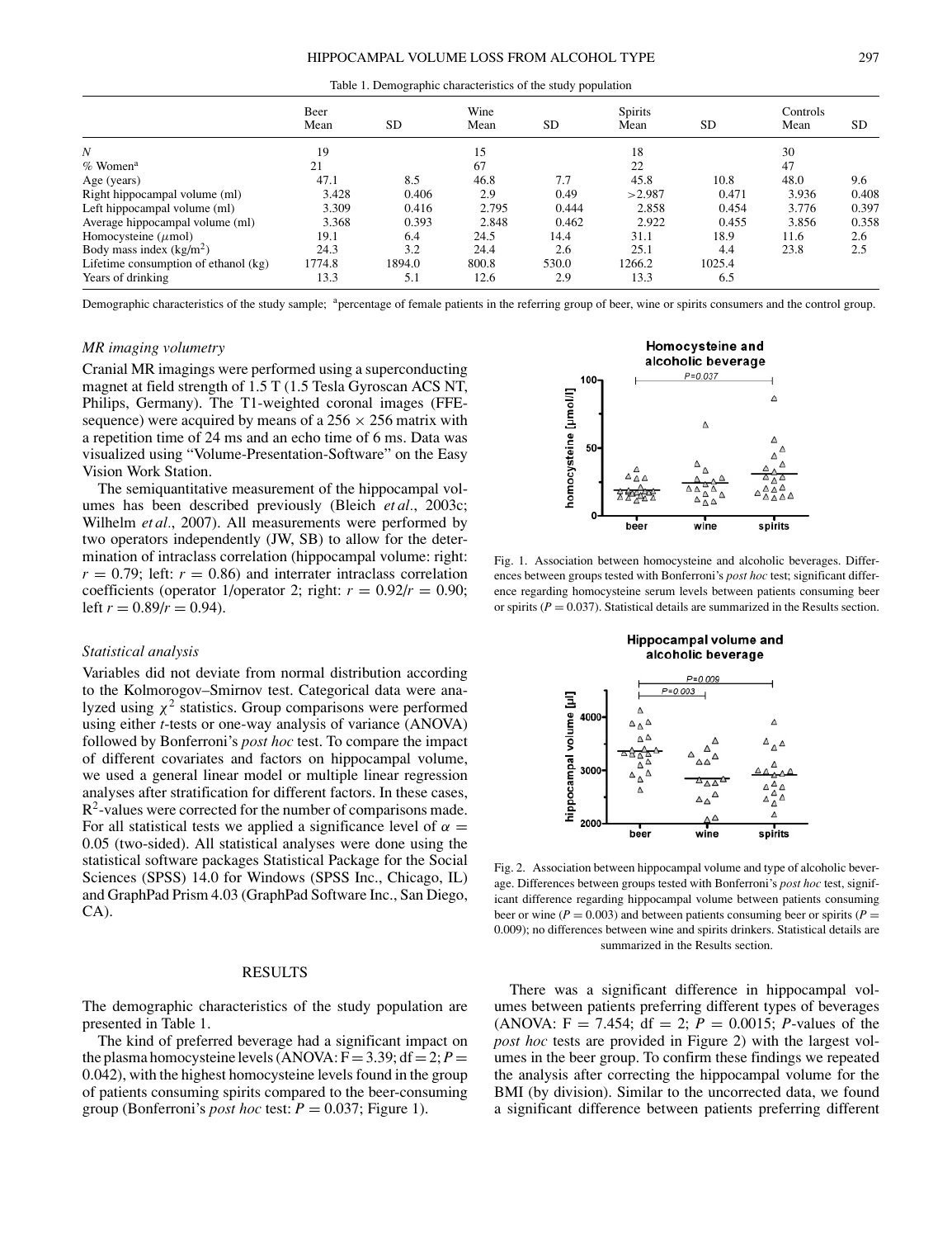Table 2. Impact of different variables on hippocampal volume

|                            | df |        | P-value | % Variance explained by the variable |  |  |
|----------------------------|----|--------|---------|--------------------------------------|--|--|
| Corrected model            |    | 10.260 | 0.000   | 0.620                                |  |  |
| Gender                     |    | 12.411 | 0.001   | 0.220                                |  |  |
| Preferred beverage         |    | 5.341  | 0.008   | 0.195                                |  |  |
| Homocysteine $(\mu$ mol/l) |    | 8.313  | 0.006   | 0.159                                |  |  |
| $BMI$ (kg/m <sup>2</sup> ) |    | 5.746  | 0.021   | 0.116                                |  |  |
| Years of drinking          |    | 3.690  | 0.061   | 0.077                                |  |  |
| Age (years)                |    | 0.060  | 0.808   | 0.001                                |  |  |

BMI, body mass index. Results of the general linear model. Statistical details are summarized in the Results section.

types of beverage, the differences being even more pronounced (ANOVA:  $F = 8.334$ ; df = 2;  $P < 0.001$ ). *Post hoc* analysis revealed differences between patients preferring beer and wine (Bonferroni:  $P = 0.003$ ) and beer and spirits (Bonferroni:  $P = 0.003$ , respectively. No significant difference was observed between patients preferring wine and spirits.

To further analyze these results, we applied a general linear model with hippocampal volume as dependent variable and preferred beverage and gender as fixed factors and homocysteine levels, years of drinking, age, and BMI as covariates  $(R_{\text{corr}}^2 =$ 0.560). As expected, gender had the largest influence on hippocampal volume, followed by the kind of preferred beverage and homocysteine levels. With the exception of "age" and "years of drinking," all other variables studied also had a significant impact on hippocampal volume (Table 2). No interaction between the fixed factors gender and preferred beverage was observed.

As these results suggest a potential causal connection between homocysteine and type of beverage in their impact on hippocampal volume, we performed linear regression analyses in subgroups divided according to the preferred beverage. The association between homocysteine and hippocampal volume  $(R^2 = 0.282; P < 0.001)$  was only present in the group of patients preferring spirits ( $R^2 = 0.364$ ;  $P = 0.008$ ), while there was no association in the beer group ( $R^2 = 0.083$ ;  $P = 0.23$ ). However, we found a trend in the wine group ( $R^2 = 0.228$ ;  $P =$ 0.071).

# DISCUSSION

To our knowledge, this is the first study investigating the impact of the type of preferred beverage on brain volume shrinkage in patients with alcohol dependence. Since our patients' sample contains a small number of female patients, a subgroup analysis differentiating the two genders did not seem appropriate. However, it is known that gender is one of the main factors influencing hippocampal volume. To account for this fact, we added gender as a fixed factor in the multivariate statistical analysis. As no interaction between gender and the preferred kind of alcoholic beverage was observed, we assume that gender differences in hippocampal volume were present equally in all three groups of the preferred alcoholic beverage.

The present results are in line with a recent investigation showing that homocysteine levels were highest in social drinkers consuming spirits compared to beer drinkers (Bleich *et al.*, 2001).

Furthermore, a recent study investigating a more neuropsychological aspect in patients with alcoholism found that the extent of alcohol craving is modified by the type of consumed alcoholic beverage (Hillemacher *et al*., 2005).

As to our results, the kind of preferred beverage also influences plasma homocysteine levels a potential causal connection between homocysteine and type of beverage regarding their impact on hippocampal volume could be assumed. As described before, homocysteine mediates excitotoxicity and neurotoxicity via overstimulation of NMDA receptors (Lipton *et al*., 1997), oxidative stress (Outinen *et al*., 1998; Huang *et al*., 2001), activation of caspases, DNA damage, and mitochondrial dysfunction (Kruman *et al*., 2000). Clinically, a significant relationship between higher plasma homocysteine levels and brain atrophy in healthy elderly people (Sachdev *et al*., 2002), in elderly at risk of Alzheimer's disease (den Heijer *et al*., 2003), and in patients with alcoholism (Bleich *et al*., 2003a) has been observed.

We have found that the extent of brain atrophy in patients preferring beer was more moderate compared to patients consuming wine and spirits. Comparing the three subgroups in our investigation (beer, wine or spirits drinkers), patients preferring beer showed the highest lifetime consumption of ethanol. This is an interesting finding since patients preferring beer also showed the largest hippocampal volumes among patients with alcohol dependence, indicating that the dosage of ethanol alone does not determine the extent of brain atrophy.

Serum levels of homocysteine are influenced by dietary factors, especially B-vitamins and folate, which are involved in the homocysteine breakdown. Beer, in contrast to wine and spirits, is a rich source of B-vitamins and folate, which might explain the result of lowest homocysteine plasma levels in the beerpreferring subgroup of our patients' sample and consequently the moderate degree of brain volume reduction.

Similar to our findings, a recent investigation proposed that serum homocysteine increases after consumption of wine and spirits, but not after consumption of beer (van der Gaag *et al*., 2000). On the other hand, it has been suggested that variations in homocysteine levels observed in patients preferring different types of alcoholic beverages are confounded by the levels of blood alcohol, which also vary with regard to the consumption patterns (Bleich *et al.*, 2000a). In this context it has been proposed that beer drinkers present much lower blood alcohol concentrations and consequently lower homocysteine serum levels compared to consumers of wine and spirits (Bleich *et al.*, 2000a). Homocysteine levels decrease relatively rapidly and normalize within 3–5 days during the course of withdrawal (Bleich *et al.*, 2000a). Some subjects of our patients' sample